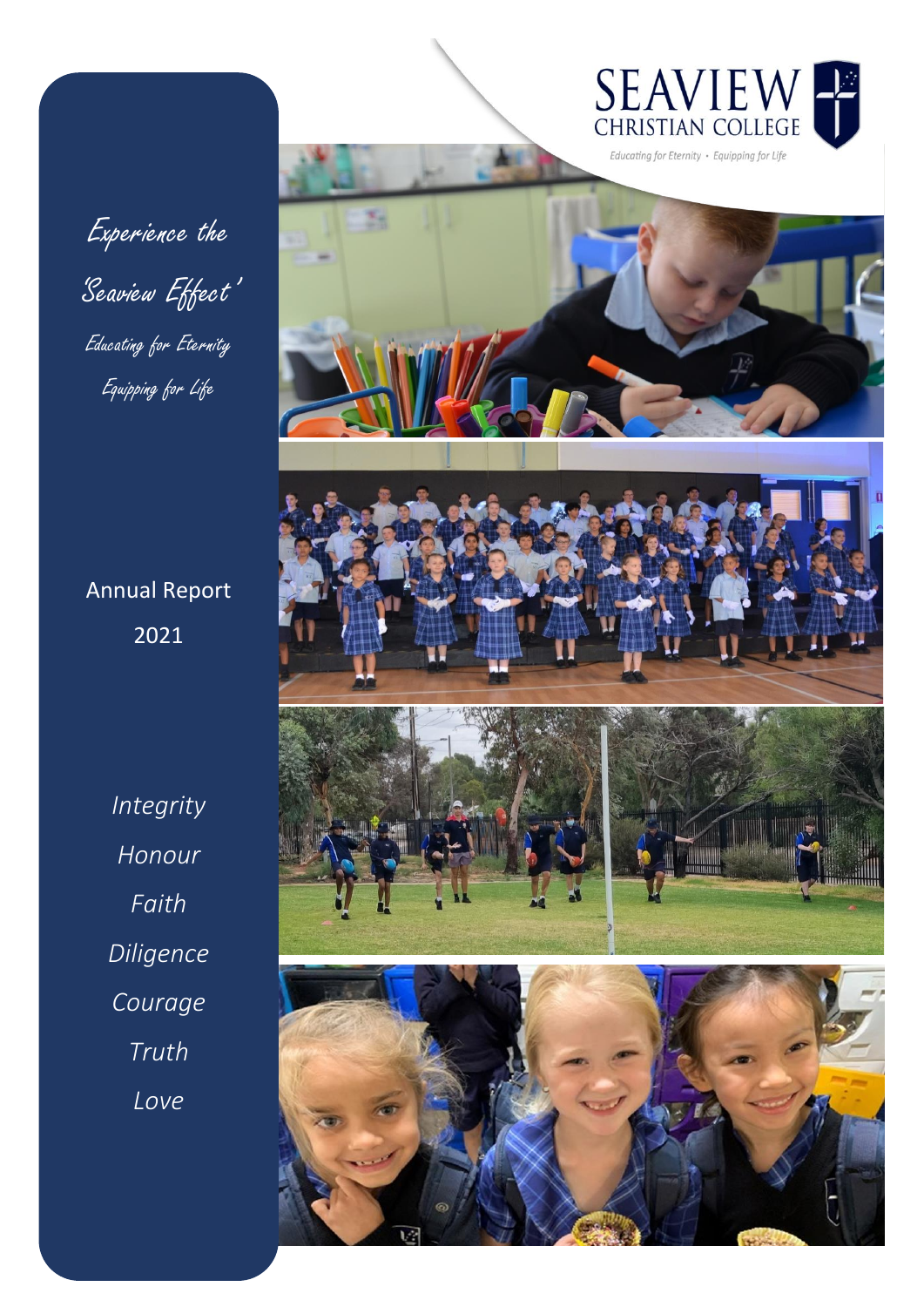#### ANNUAL REPORT INTRODUCTION

As part of Seaview Christian College's funding agreement with the Commonwealth Government under the School Assistance Act 2008, we are required to ensure that certain "School Performance Information" is made available to the College community.

The information contained in this report relates to the 2021 school year.

Required performance measures on which to publicly report:

- $\triangleright$  Contextual information about SCC, including the characteristics of the student body.
- $\triangleright$  Teacher standards and qualifications (as mandated in the relevant jurisdiction).
- ➢ Workforce composition, including Indigenous composition.
- ➢ Student attendance at school.
- $\triangleright$  Student outcomes in standardised national literacy and numeracy testing (NAPLAN).
- ➢ Parent, student and teacher satisfaction with the school.
- ➢ School income.

#### MISSION

Seaview Christian College aspires to be a vibrant Christ-centred learning community where students will develop a passion for lifelong learning that values creativity, excellence, resilience and faith.

The goal of Seaview Christian College is to give every student a positive, exciting and solid foundation through the provision of care and understanding in an environment of quality education.

We believe that this combination will develop a sense of belonging, security and engagement in school which will provide students with an excellent launch pad for life.

PURPOSE

In the Bible, in the book of John, Jesus said His purpose was to give people a rich and satisfying life.

"... but I came to give life – life in all its fullness."

John 10:10

Similarly, Seaview Christian College desires to equip children so that they can enjoy a life full of promise, purpose and hope. We want to shape young men and women of character, who are eager to meet life's challenges using their God given gifts and talents.

We will do this by:

- Setting high academic and social standards
- Providing quality independent schooling within a Christian atmosphere of love, respect, peace and discipline
- Establishing positive teacher-student working relationships
- Valuing student ability and personal effort

## PHILOSOPHY

Education is a lifelong process of teaching and learning which leads to spiritual, intellectual, physical, social, ethical, and emotional development of an individual. The ministry of the College is the provision of schooling where this happens.

## **MOTTO**

Educating for Eternity – Equipping for Life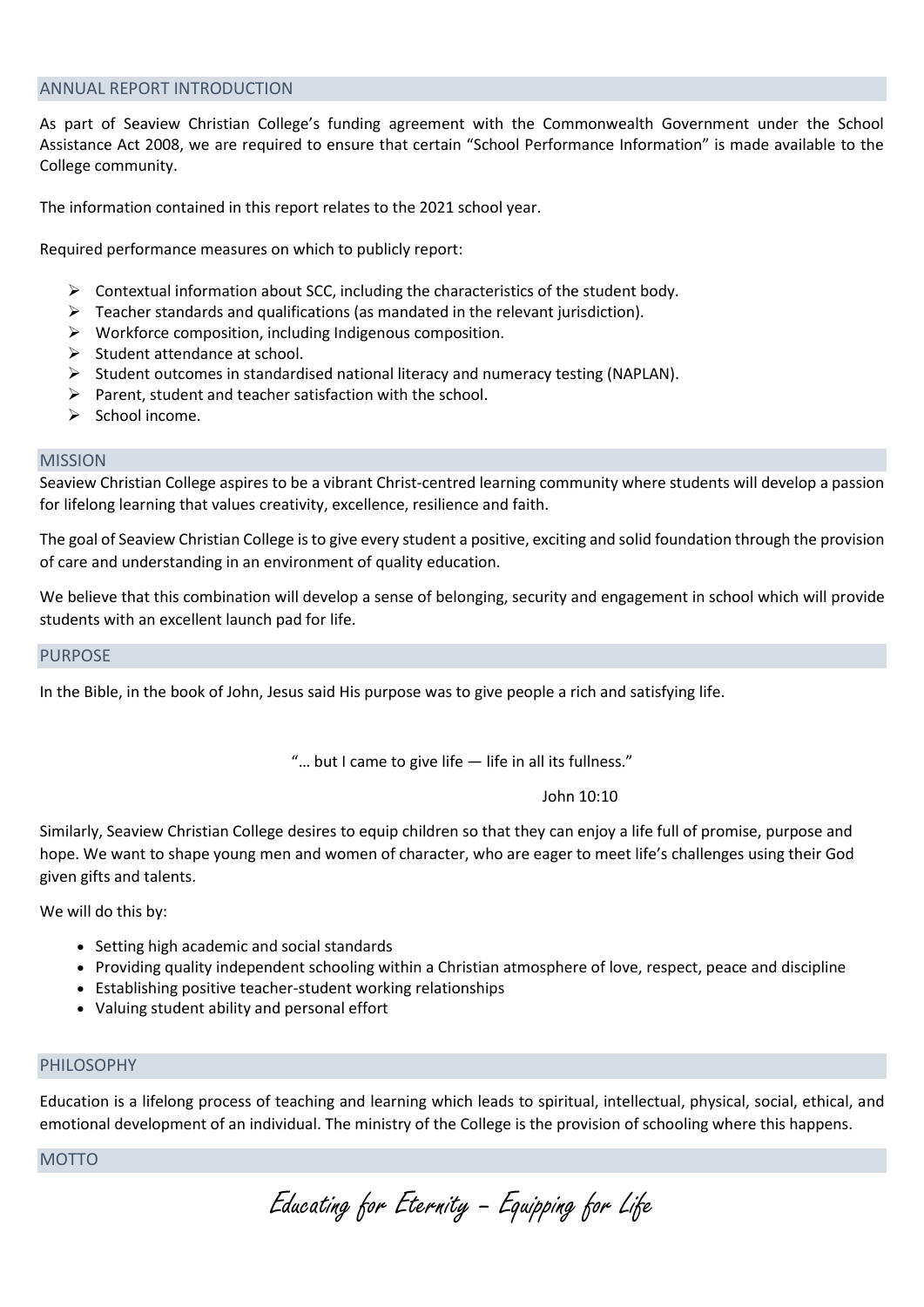| Integrity                | Faith                                                                 | Love                 |
|--------------------------|-----------------------------------------------------------------------|----------------------|
| (Psalm 41:12)            | (Hebrews 11:6)                                                        | (Matthew 22:37-39)   |
| Courage                  | Truth                                                                 | <b>Diligence</b>     |
| (1 Corinthians 16:13)    | (John 14:6)                                                           | (Colossians 3:23-24) |
|                          | Honour                                                                |                      |
|                          | (1 Samuel 2:30)                                                       |                      |
| <b>COLLEGE CONTEXT</b>   |                                                                       |                      |
| <b>Schooling Sector:</b> | Independent, Coeducational                                            |                      |
| Year levels offered:     | Reception to Year 10, (growing one year at a time to Year 12 in 2024) |                      |
| <b>Total Enrolments:</b> | 84                                                                    |                      |
| Principal:               | Mrs Bree Russ                                                         |                      |
|                          |                                                                       |                      |

# COLLEGE INFORMATION

Seaview Christian College is one of twelve schools owned and operated by Christian Community Ministries (CCM), across four states. With over 6000 students catered for among our CCM schools, Seaview Christian College enjoys the support, expertise and experience available across our member schools and Central Office based at the Groves campus in Queensland.

Seaview Christian College first opened its doors in February 2016. The 2016 intake consisted of Reception to Yr 5 students. As an accredited R-12 co-educational day school, every subsequent year to 2024 sees the addition of the next year level, ie Year 11 students in 2023, Year 12 Students in 2024. Year 7 students are fully integrated into high school, offering a natural transition between primary and secondary schools.

The passionate staff, happy students, excellent facilities, and supportive wider community all contribute to the "Seaview Effect" – the something special you feel and experience upon entering the school grounds or become part of the school community.

Seaview Christian College's values of Truth, Diligence, Integrity, Courage, Honour, Faith and Love, are essential in shaping the culture of the school. The values are further explored from a Biblical Worldview by referencing the values against Biblical truths. By embedding these values into practice, we strive to provide an inclusive learning environment where learning flourishes and students benefit from quality teaching programs and facilities. Within this inclusive educational environment, we adapt a zero-tolerance approach towards bullying.

| 56 Seaview Road, Port Augusta SA 5700 |
|---------------------------------------|
| PO Box 207, Port Augusta SA 5700      |
| 08 7625 2600                          |
| www.seaview.sa.edu.au                 |
| The Principal, Bree Russ              |
|                                       |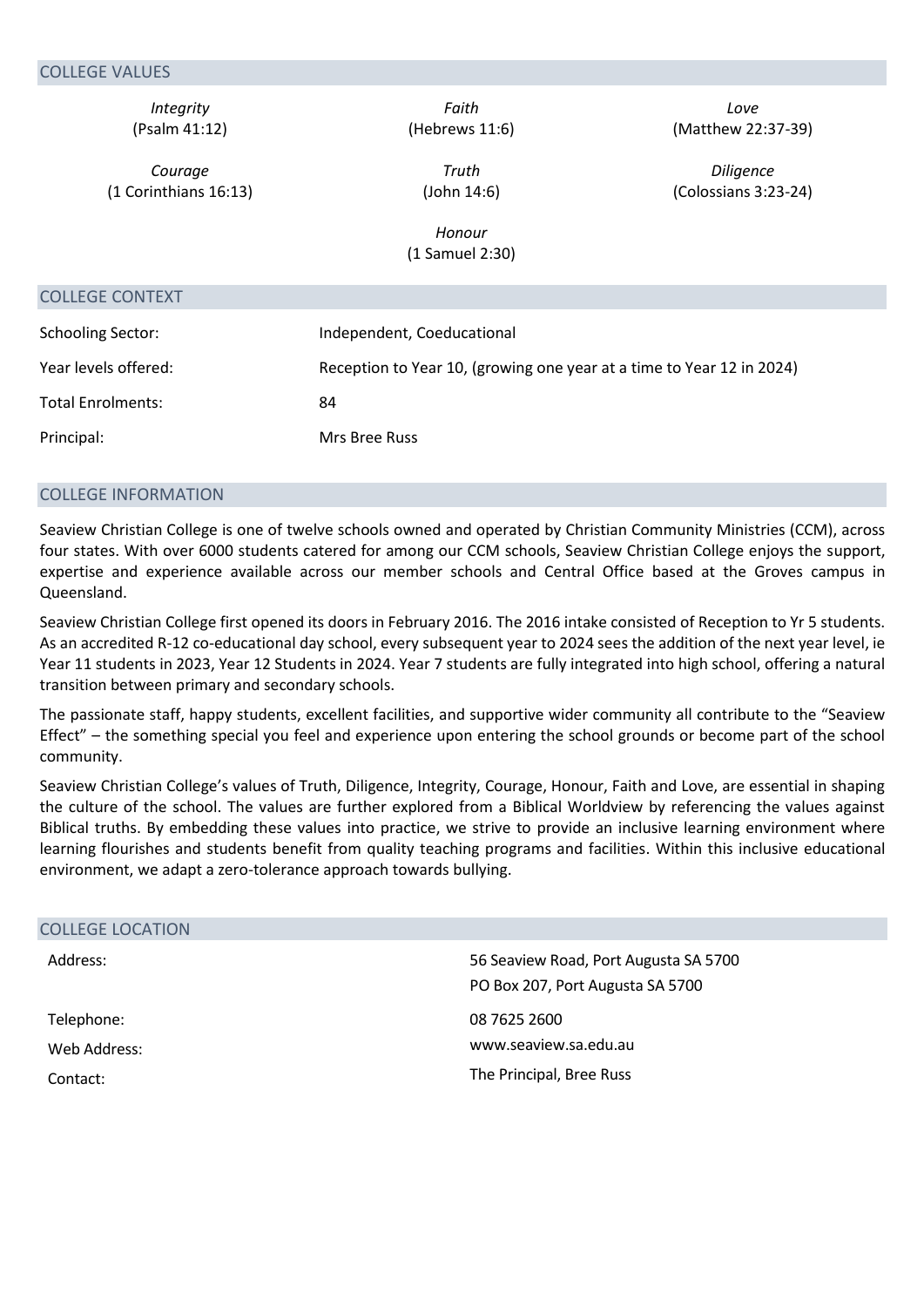#### COLLEGE COMMUNITY

The College's welcoming atmosphere is tangible the moment you enter the school grounds. Visitors to the school often comment on the happy and respectful nature of the students and staff alike.

Volunteers add much value to the upkeep of the facilities, as well in the area of learning support and library related administration. The College aims to bring families together for Family Fun evenings three – four times a year. In the challenging Covid-19 environment of 2021, we were limited to two social events throughout the year, as well as an Annual Awards Night that adhered to Covid regulations.

Almost one third of our students identifies as Aboriginal, with the majority of the student cohort born in Australia. The Seaview community strives to be inclusive and respectful of all our students' heritage and we value the enriching conversations and experiences that results from a multi-cultural school cohort. The supportive parent body shares the responsibility of educating children. Healthy and productive communication between the College and home is encouraged and valued to enhance the education process.

Differentiation in learning programs cater for students who are considered gifted through to students who are experiencing learning difficulties. Intervention programs such as MacqLit, focused on Literacy progression, is provided to fill learning gaps for students in Years 3-10. Teaching and support staff engage in a range of professional development sessions throughout the year to ensure that teaching practices remain at the forefront of new developments. Pastoral care for students is an essential part of catering for the overall wellbeing of students. The school Chaplain is always available for students, staff and parents. We consider every staff member to be a Student Welfare Officer and students know that they can approach any staff member for support and guidance when facing challenging circumstances.

The College strives to keep school fees as affordable as possible. Where financial constraints are identified in parents' ability to pay the full fees, concession are offered. We therefor encourage families from all walks of life to enquire about enrolment at the College. As an inclusive school community, we will make sure that limited ability to pay school fees, never becomes a barrier to receiving a quality education. We seek to accommodate families who desire an education where the Australian curriculum is delivered from a Christian worldview as opposed to a secular worldview.

# CHARACTERISTICS OF THE STUDENT BODY 2021

| Enrolments - Number and Gender - Reception to Year 10 |    |  |  |
|-------------------------------------------------------|----|--|--|
| Girls                                                 | 49 |  |  |
| <b>Boys</b>                                           | 35 |  |  |
| Total                                                 | 84 |  |  |

SCC students come from a diverse range of backgrounds. We currently operate as an R-10 College, with year 11 being added 2023 and year 12 2024.

| Number of School Card families                     | 32 |
|----------------------------------------------------|----|
| Students identified as a Student with a Disability | 11 |
| Students with Learning difficulties                | 21 |
| Number of Indigenous Australian Students           | 38 |

#### SOCIAL CLIMATE

Seaview Christian College provides an educational environment where students, staff and parents feel safe and valued. Respectful interaction with one another is a well-established characteristic of the school community. Respect for one another, for others and for school property is the norm.

Seaview adopts a mindset of zero tolerance for bullying. Effective behaviour management, including positive reinforcement and restorative practices ensure safe and happy learning environments, where students are valued and celebrated as individuals. Teachers aim to keep parents well-informed as the College partners with parents to ensure that certain expectations around schooling are reinforced at home.

The College's Annual Awards Night offers the ideal platform to celebrate highlight student achievements for the academic year. Students' diligence and positive character traits are also acknowledged. Faithful service from the Seaview's volunteers as well as student leadership is also celebrated on this special evening.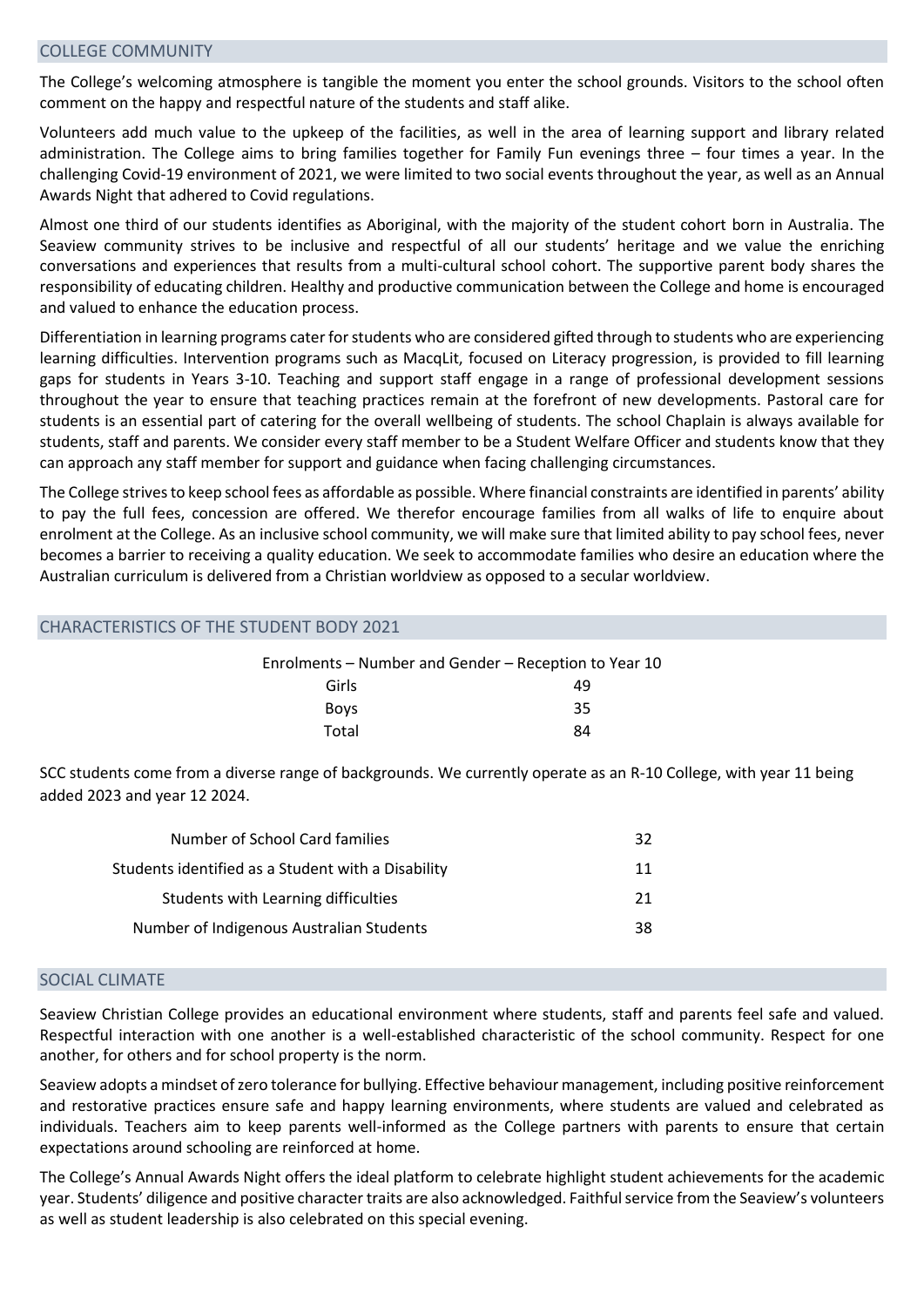The College upholds comprehensive Child Protection and Anti-Bullying Policies, contributing to an environment where students feel safe and valued. The college chaplain and student welfare officers offer valuable additional social and emotional support for students when required.

## COMMUNITY SATISFACTION WITH THE COLLEGE

Every year a parent satisfaction survey is conducted at Seaview Christian College. The survey provides valuable feedback to consider possible areas of improvement, as the College is committed to continuous improvement. The 2021 parent survey enjoyed a 84% completion rate. The feedback was well received with most responses indicating appreciation of the College staff, operations and facilities. Key indicator responses include:

- $\triangleright$  100% of respondents felt that they were likely to recommend the College to others.
- $\triangleright$  100% of respondents indicated that they are satisfied with the Christian ethos.
- $\triangleright$  100% of respondents were satisfied with the level of care for the students.
- $\triangleright$  100% of respondents were satisfied with the community atmosphere, although commented on the challenges presented by the COVID-19 pandemic.
- $\geq 100\%$  of respondents were satisfied with the quality of teachers.
- $\triangleright$  100% of respondents were satisfied with the teaching and learning taking place at the College.
- ➢ 99% of respondents indicated that they considered enrolling students at the College as good value for money.

A cross-section of responses regarding the open-ended question of what parents considered the most valued aspects of the school, included:

- $\triangleright$  Friendly and welcoming atmosphere
- $\triangleright$  The safe and caring environment for the students is excellent.
- ➢ Caring and supporting nature of staff. Focus on resilience and Christian values.
- $\triangleright$  The friendly nature of the entire Seaview community.
- $\triangleright$  How all students enjoy coming to school.
- ➢ Open and good communication focused on restorative justice practices.
- $\triangleright$  The outstanding education and learning opportunities offered to my children.
- $\triangleright$  Respect for all who attend.

## COLLEGE CURRICULUM

Students at Seaview Christian College take part in educational programs that are aligned with the Australian Curriculum. Students requiring intervention are catered for by the teaching and teacher support staff who use in-class and withdrawal support strategies aligned with intervention programs. Data from external and internal diagnostic testing in Literacy and Numeracy is used to identify at risk students, i.e. both gifted and talented and those with learning needs. This data is also used to inform curriculum program revision.

Seaview Christian College offers the following core subjects:

- ➢ English
- ➢ Mathematics
- ➢ Science
- ➢ Humanities and Social Science
- $\triangleright$  Health and Physical Education
- ➢ Languages (Auslan)
- $\triangleright$  The Arts (including Dance, Drama, Music and Visual Art)
- $\triangleright$  Design Technologies specifically Robotics
- ➢ Other Technologies (including Food Technology, Industrial Technology, Information Technology)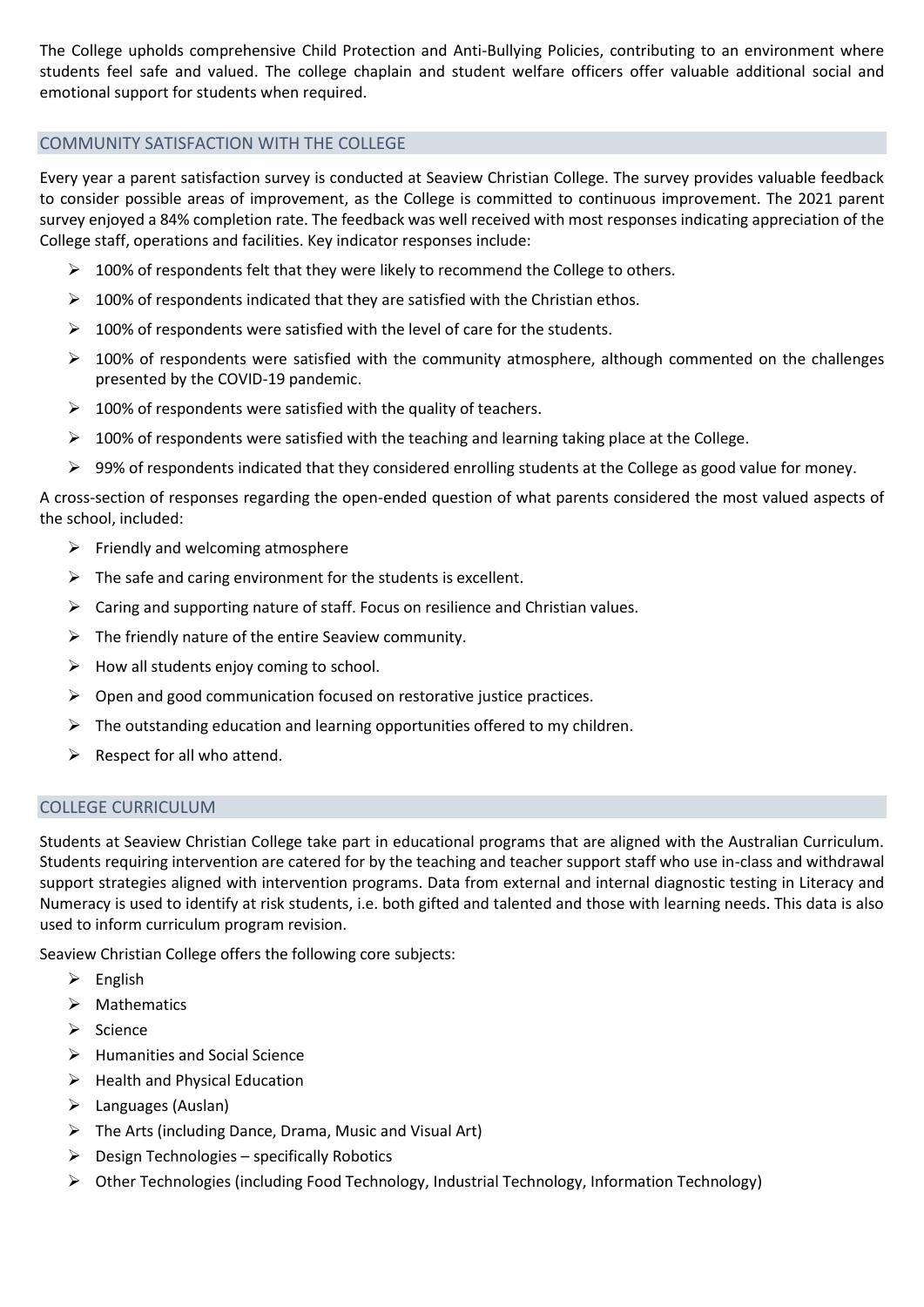## DISTINCTIVE CURRICULUM AND EXTRA-CURRICULAR OFFERINGS

The following distinctive curriculum and extra-curricular activities are offered to our students:

- $\triangleright$  College camping program
	- $\checkmark$  Reception and Year 1 camp day at school
	- ✓ Year 2 college sleepover
	- ✓ Year 3/4 Pichi Richi Quorn 1-night camp
	- ✓ Year 5/6 Adelaide 2-night camp
	- ✓ Year 7-10 Errapa Blue Light Outdoor Adventure 2-night camp
- ➢ SCC Interhouse Sport and interschool town sporting competitions (SAPSASA).
- $\checkmark$  Tennis, basketball, football, netball, table tennis and cross country
	- ✓ Athletics Day
- ➢ SACE and career Information Evenings for students entering Year 10.
- ➢ Leadership Development Camp
- $\triangleright$  Diverse Learning program for students with learning needs.
- $\triangleright$  Jump Rope for Heart Campaign
- ➢ Regular Keep South Australia Beautiful (KESAB) sustainability curriculum visits to promote sustainability
- ➢ NAIDOC AND Reconciliation week Activities
- ➢ Weekly Praise and Worship
- ➢ Weekly Christian Living lessons
- $\triangleright$  Additionally, we start the day with a short devotion and prayer
- ➢ High school Aquatics program Snorkeling, canoeing and sailing

# COLLEGE STAFF COMPOSITION

| Full Time:    | ч  |
|---------------|----|
| Part Time:    | Δ  |
| Teaching:     | 8  |
| Non-Teaching: | 5  |
| Indigenous:   | n  |
| Total Staff:  | 13 |

|                                                  | Average staff attendance and retention |                                            |                                                |  |  |  |
|--------------------------------------------------|----------------------------------------|--------------------------------------------|------------------------------------------------|--|--|--|
| Number of<br><b>Teaching Staff   School Days</b> | Number of                              | <b>Total Days Staff</b><br><b>Absences</b> | <b>Average Staff</b><br><b>Attendance Rate</b> |  |  |  |
| 8                                                | 191                                    | 39                                         | 97.4%                                          |  |  |  |

| Number of<br>permanent staff at<br>end of 2020 | No. of these staff retained in<br>2021 | % Retention Rate |  |
|------------------------------------------------|----------------------------------------|------------------|--|
| 8                                              |                                        | 100%             |  |

# QUALIFICATION OF TEACHERS

| Qualification     | Number of teachers who hold this<br>qualification |
|-------------------|---------------------------------------------------|
| Master's Degree   |                                                   |
| Bachelor's Degree |                                                   |
| Graduate Diploma  |                                                   |
| Diploma           |                                                   |
| Certificate       | 16                                                |

*Some teachers hold more than one qualification*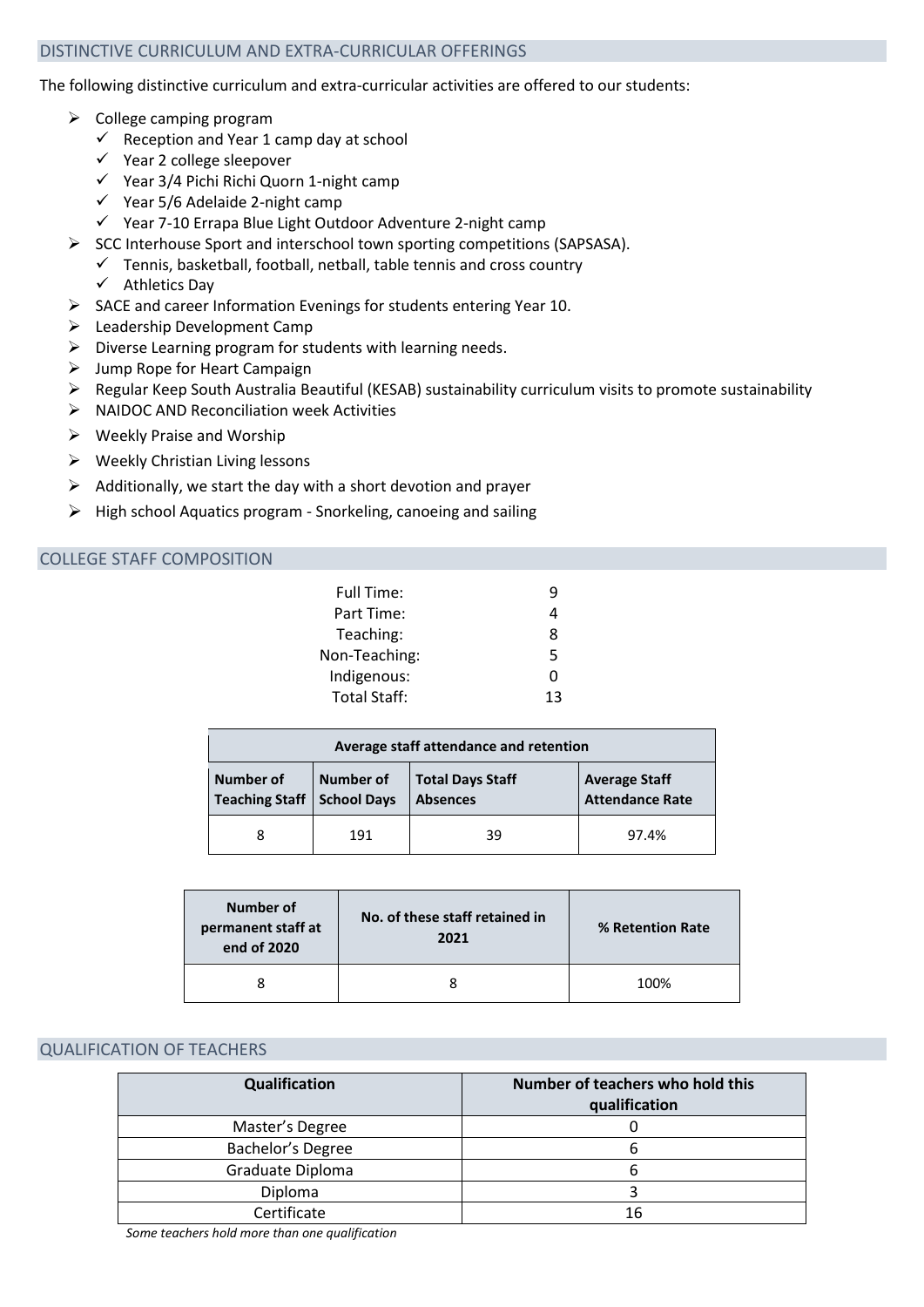# TEACHER PARTICPATION AND EXPENDITURE ON PROFESSIONAL DEVELOPMENT

| <b>Participating Teachers</b> | Total expenditure on<br>professional development | Average expenditure per<br>teacher |
|-------------------------------|--------------------------------------------------|------------------------------------|
|                               | \$4599.00                                        | \$574.87                           |

2021 Professional development priorities included:

- Providing First Aide
- WHS Training
- Curriculum workshops
- Pedagogy development
- NAPLAN Online Delivery
- Cultural Awareness Development

# AVERAGE STUDENT ATTENDANCE 2021

| Year Level | n   |     |     |     | 4   |     | o   |     | ٥   |     | 10  |
|------------|-----|-----|-----|-----|-----|-----|-----|-----|-----|-----|-----|
| Average    | 96% | 90% | 90% | 89% | 91% | 85% | 92% | 92% | 84% | 80% | 77% |
| Percentage |     |     |     |     |     |     |     |     |     |     |     |
| Total      |     |     |     |     |     |     |     |     |     |     |     |
| Average    |     |     |     |     |     | 88% |     |     |     |     |     |

# HOW NON-ATTENDANCE IS MANAGED BY THE COLLEGE

Parents are required to notify the college office either by phone, text message or email by 8:30am on the day of absence. If absence is unexplained by 8:45am, the college office contacts parents to confirm reason for absence via text then phone class. If the absence is still unexplained, classroom teachers follow up every Friday via phone contact and/or email then a formal letter from the College seeking an explanation.

Student absences are discussed with parents during parent-teacher interviews twice a year.

Families who organise holidays during term time are required to complete and submit an attendance exemption form for approval by the Principal.

## NAPLAN RESULTS

The National Assessment Program – Literacy and Numeracy (NAPLAN) is conducted annually for students in Years 3, 5, 7, and 9. We encourage students to participate in these assessments.

The data we receive from participating students enables us to track individual progress and how particular groups of students are growing academically. This informs our teaching and learning practices alongside our other data collection tools

Please refer to the My School website [www.myschool.edu.au](http://www.myschool.edu.au/) for information regarding NAPLAN results for our College.

## APPARENT RETENTION YEAR 10 AND 12

| Year Level | <b>Retention Percentage</b>                         |
|------------|-----------------------------------------------------|
| $10 - 12$  | No data available as our oldest students are yet to |
|            | progress to year 10-12 which will occur in 2024     |

## YEAR 12 OUTCOMES

No data available as our oldest students are yet to progress to Year 12. This will occur in 2024.